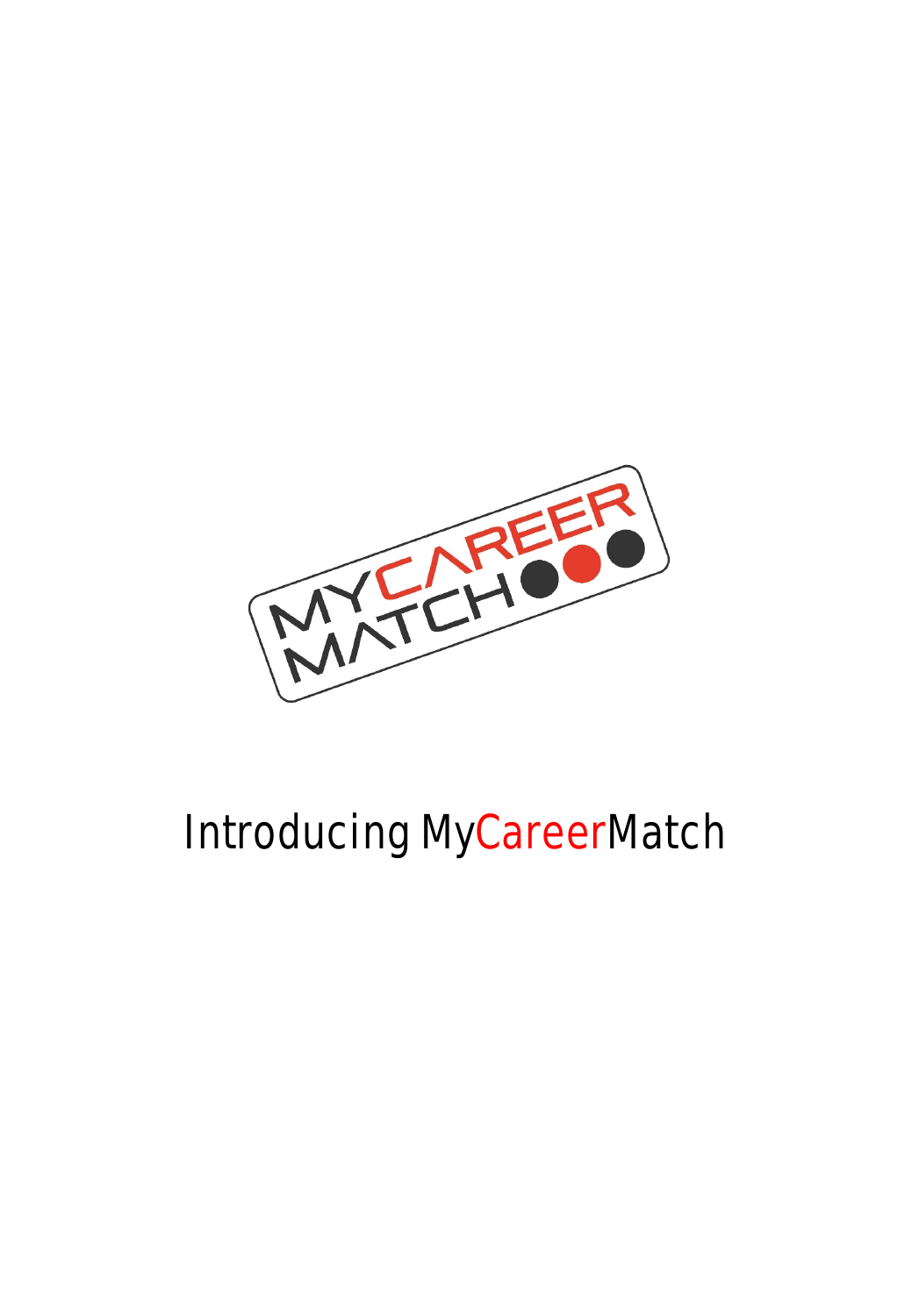

### Careers to match your strengths

MyCareerMatch helps students discover what they are good at and matches them to careers and jobs that need these skills.



MyCareerMatch online quiz takes 10 minutes. We ask a series of questions and our software analyses the answers and creates a personalised report for each student.

Reports are empowering, build confidence and self awareness inspiring young people to choose a career they will excel at.

#### *Click image below to view MCM report*



MyCareerMatch is a trademark of MyProfile Pty Ltd, leaders in career assessment services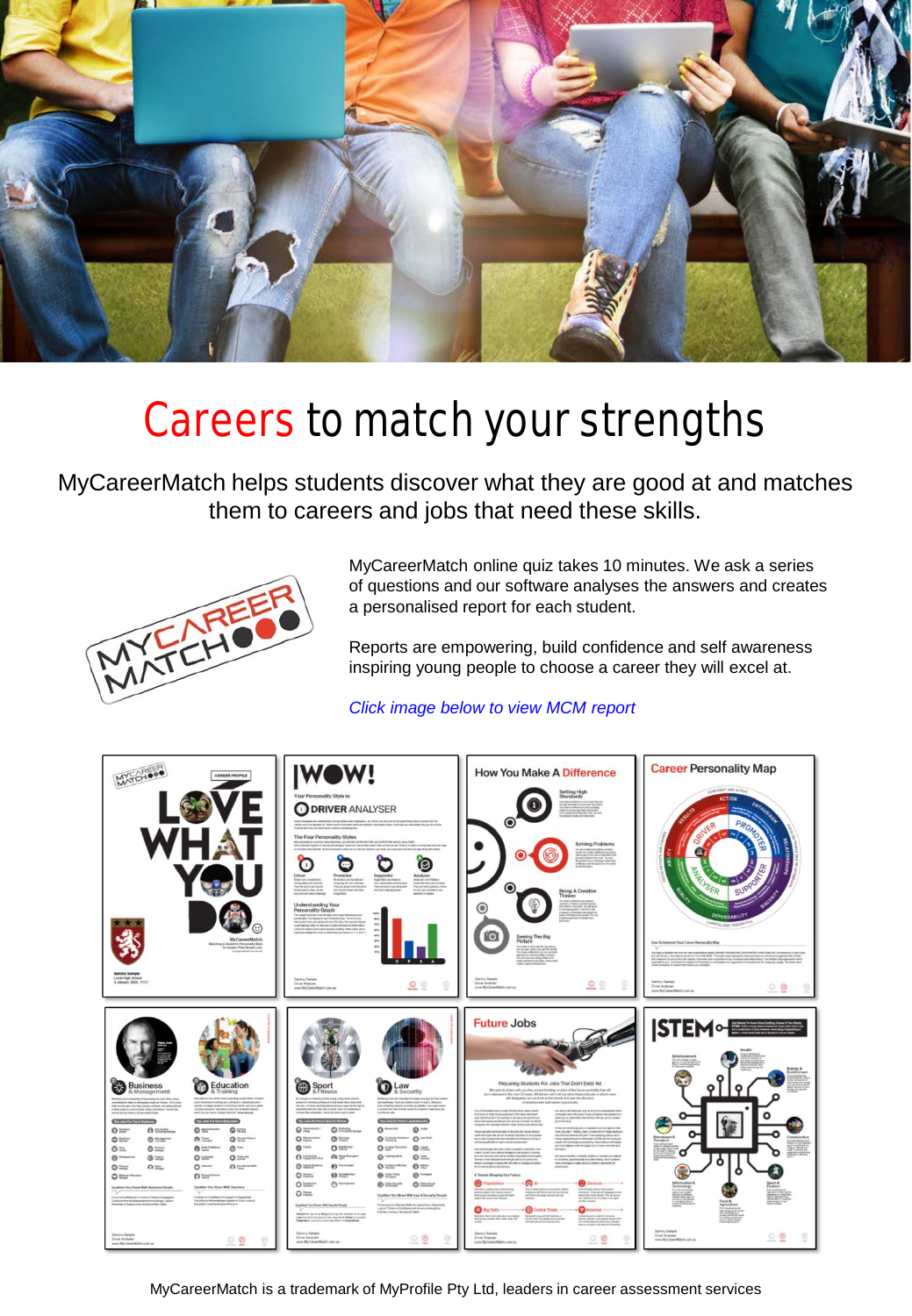# In collaboration with CSIRO



Driver Analyser 11 October 2021, 12:54

### **Digital Careers Report**

In collaboration with CSIRO, MyCareerMatch includes a matching technologies career profile to encourage students to consider a career in digital.

Click image above to view report



#### Education

#### John In Edu

o٠

 $\bullet$ 

 $\bullet$ 

**ENDACOURSE CUNIVERSITY** VOCATIONAL

Training Material De or builting nal Techn **O**E

۰

**O** Learning Lab Co



San Sing

### **Data Analyst**

#### Discover Jobs In Data Analyst **O** Data Engin

ΘB. ses Intelligence Analyst

**O** Data Scientist

**O** Big Data F

◎

FIND A COURSE UNIT

Sam Smipson<br>Drivar Aealysia

 $\bigcirc$ 

**O** Data A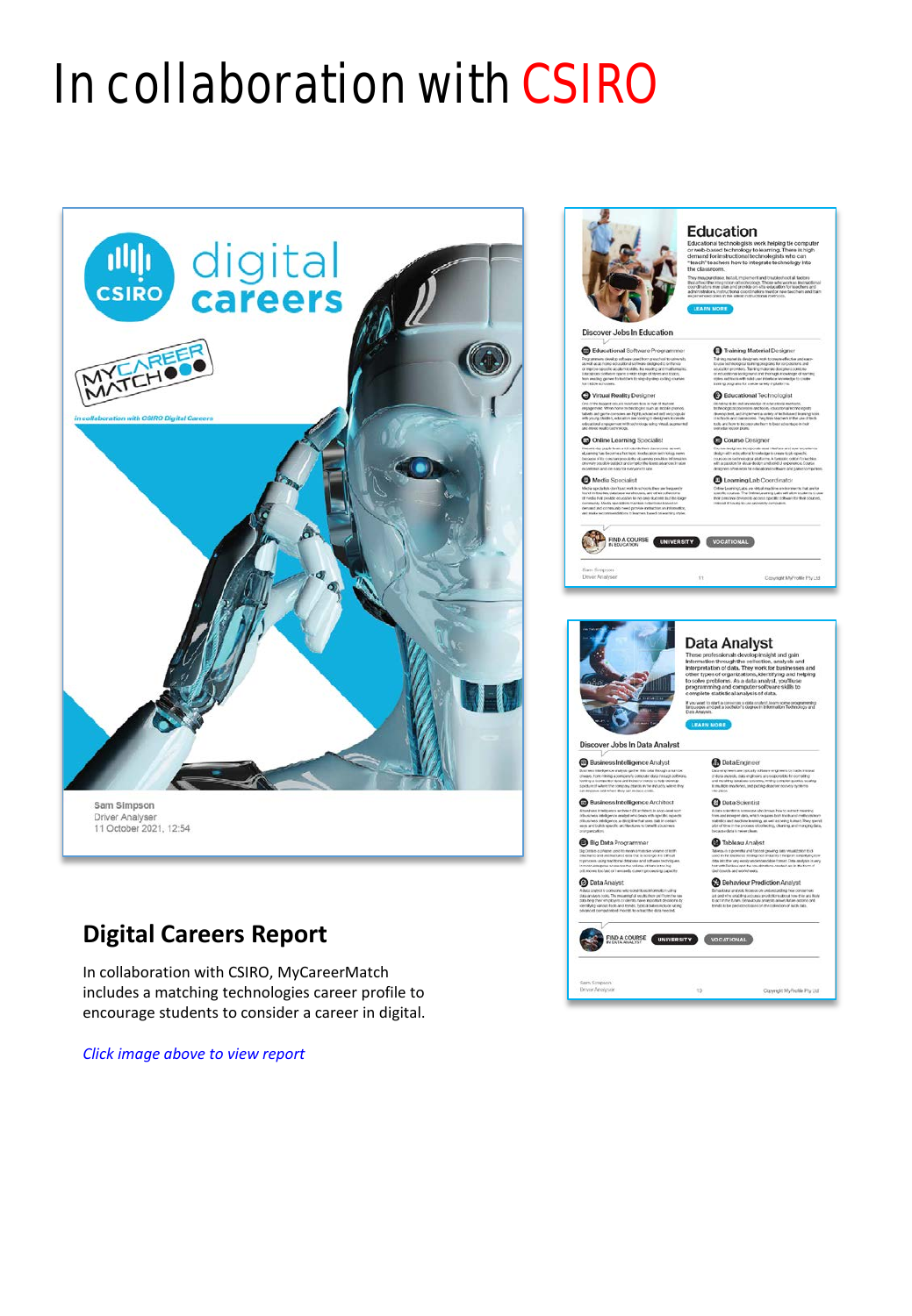## Resources to support your lessons

#### *Click images to view reports*



#### **Resume Report Farent Guide 55 Study Tips**

MyResume is packed with tips and valuable advice on what to add to a resume to make it stand out and get noticed. Includes access to hundreds of templates and an online resume builder.



#### **Parent Guide**

Guides help Parents, Teachers and Counsellors improve relationships with the child. By understanding their personality you can motivate, encourage and positively engage with them.



Study Tips helps you understand how your personality impacts the way you like to learn. Maximise your strengths and minimise your weaknesses to be the best you can be.

|                                  | MATCHOS |                         |  |
|----------------------------------|---------|-------------------------|--|
|                                  |         |                         |  |
|                                  |         | <b>STUDENT WORKBOOK</b> |  |
|                                  |         |                         |  |
|                                  |         | <b>LOVE</b>             |  |
|                                  |         |                         |  |
|                                  |         | <b>WHAT YOU</b>         |  |
|                                  |         |                         |  |
|                                  |         |                         |  |
| <b>Nickelland</b><br>SCHOOL TEAR |         |                         |  |
| <b>EMTL</b>                      |         |                         |  |

### **Class Workbook About MCM**

Student workbook is the follow up exercise program for students after they've received their Career Profile report. Students are encouraged to further explore their strengths and career options.





Download this PowerPoint presentation to help pupils understand different personalities styles in TV, movies and books. Includes instructions.

### **Blast OFF**

Blast OFF is a work ready program. Students complete at their own pace and there's a short test based on what they've learnt.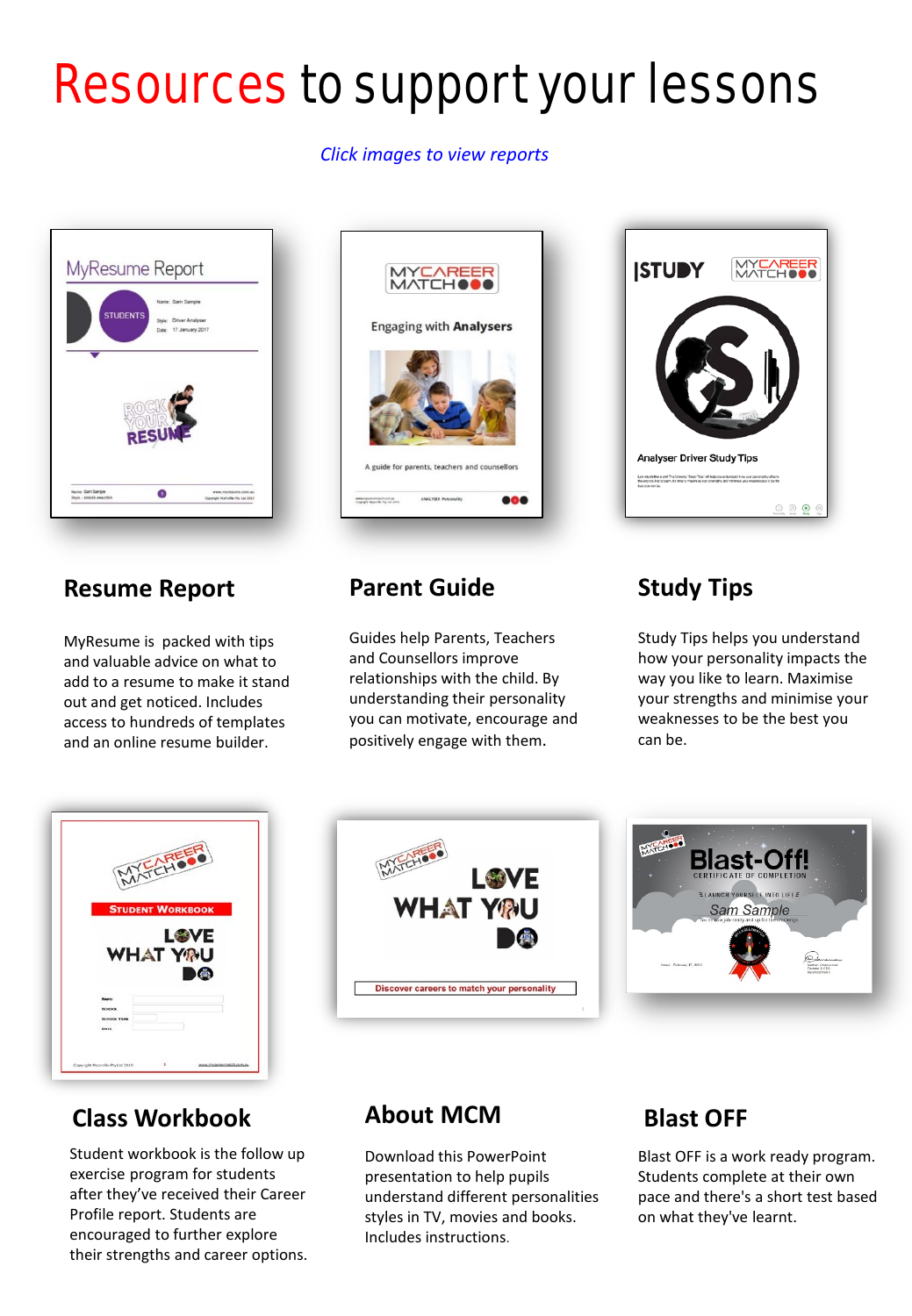# MyCareerMatch School Package

The MyCareerMatch program for Year 9 - 12 comprises six reports, guides and resources.

- **1. Career Profile** matching hundreds of careers to each student's personal strengths
- **2. Class Workbook** follow up exercises
- **3. Resume Guide** packed full of tips to write a great resume plus an online resume builder
- **4. Home Study Tips** study improvement guide for each student
- **5. Parent Teacher Counsellor Guide** motivate and encourage each child based on their personality
- **6. MyDigitalCareer** discover technology careers

Students can download their Career Profile report immediately after completing the questionnaire. It appears on the screen as a download link and can save to their device. The Career Profile report together with other reports is emailed to the student and copy cc'd to you. Students select the reports they wish to access and download.

| MYCARE                                                                                                                                                                                            |  |
|---------------------------------------------------------------------------------------------------------------------------------------------------------------------------------------------------|--|
| <b>Hello Sam</b>                                                                                                                                                                                  |  |
| Congratulations on completing MyCareerMatch.                                                                                                                                                      |  |
| Step1. If you have not already done so, choose and click the link to download your prefered<br>report. To Save your report after downloading, select File then Save As and choose your<br>Folder. |  |
| <b>CAREER PROFILE</b>                                                                                                                                                                             |  |
| Are you interested in a technology career? Discover the digital careers right for you.                                                                                                            |  |
| <b>DIGITAL CAREERS</b>                                                                                                                                                                            |  |
| Step2. To assist you in your home studies, we have prepared a Study Guide for you to<br>download. It contains helpful information to improve your study habits at home.                           |  |
| <b>HOME STUDY GUIDE</b>                                                                                                                                                                           |  |
| Step3. To help you better understand your Report and Study Guide, we recommend<br>downloading and completing the Student Workbook.                                                                |  |
| <b>STUDENT WORKBOOK</b>                                                                                                                                                                           |  |
| Step4. And finally, to guide you through the process of writing your resume.                                                                                                                      |  |
| <b>RESUME REPORT</b>                                                                                                                                                                              |  |
| Kind regards,<br>The team at MyCareerMatch                                                                                                                                                        |  |
| MyCareerMatch - Myprofile Pty Ltd<br>MyCareerMatch                                                                                                                                                |  |